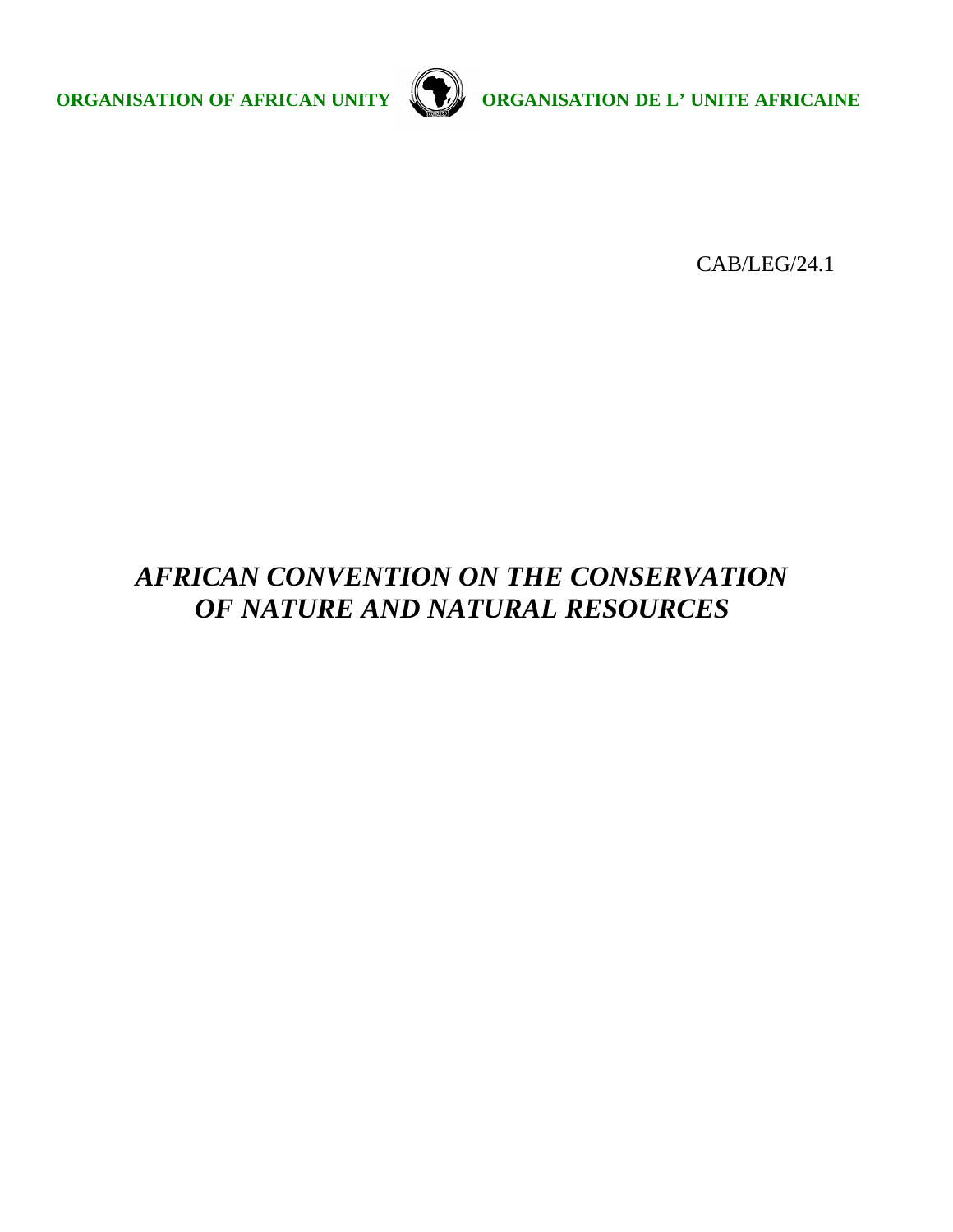# *AFRICAN CONVENTION ON THE CONSERVATION OF NATURE AND NATURAL RESOURCES*

# **PREAMBLE**

We the Heads of State and Government of Independent African States,

**FULLY CONSCIOUS** that soil, water, flora and faunal resources constitute a capital of vital importance to mankind;

**CONFIRMING**, as we accepted upon declaring our adherence to the Charter of the Organization of African Unity, that we know that it is our duty "to harness the natural and human resources of our continent for the total advancement of our peoples in spheres of human endeavour";

**FULLY CONSCIOUS** of the ever-growing importance of natural resources from an economic, nutritional, scientific, educational, cultural and aesthetic point of view;

**CONSCIOUS** of the dangers which threaten some of these irreplaceable assets;

**ACCEPTING** that the utilization of the natural resources must aim at satisfying the needs of man according to the carrying capacity of the environment;

**DESIROUS** of undertaking individual and joint action for the conservation, utilization and development of these assets by establishing and maintaining their rational utilization for the present and future welfare of mankind;

**CONVINCED** that one of the most appropriate means of achieving this end is to bring into force a convention;

#### **HAVE AGREED AS FOLLOWS:**

#### **Article I**

The contracting States hereby establish an AFRICAN CONVENTION ON THE CONSERVATION OF NATURE AND NATURAL RESOURCES.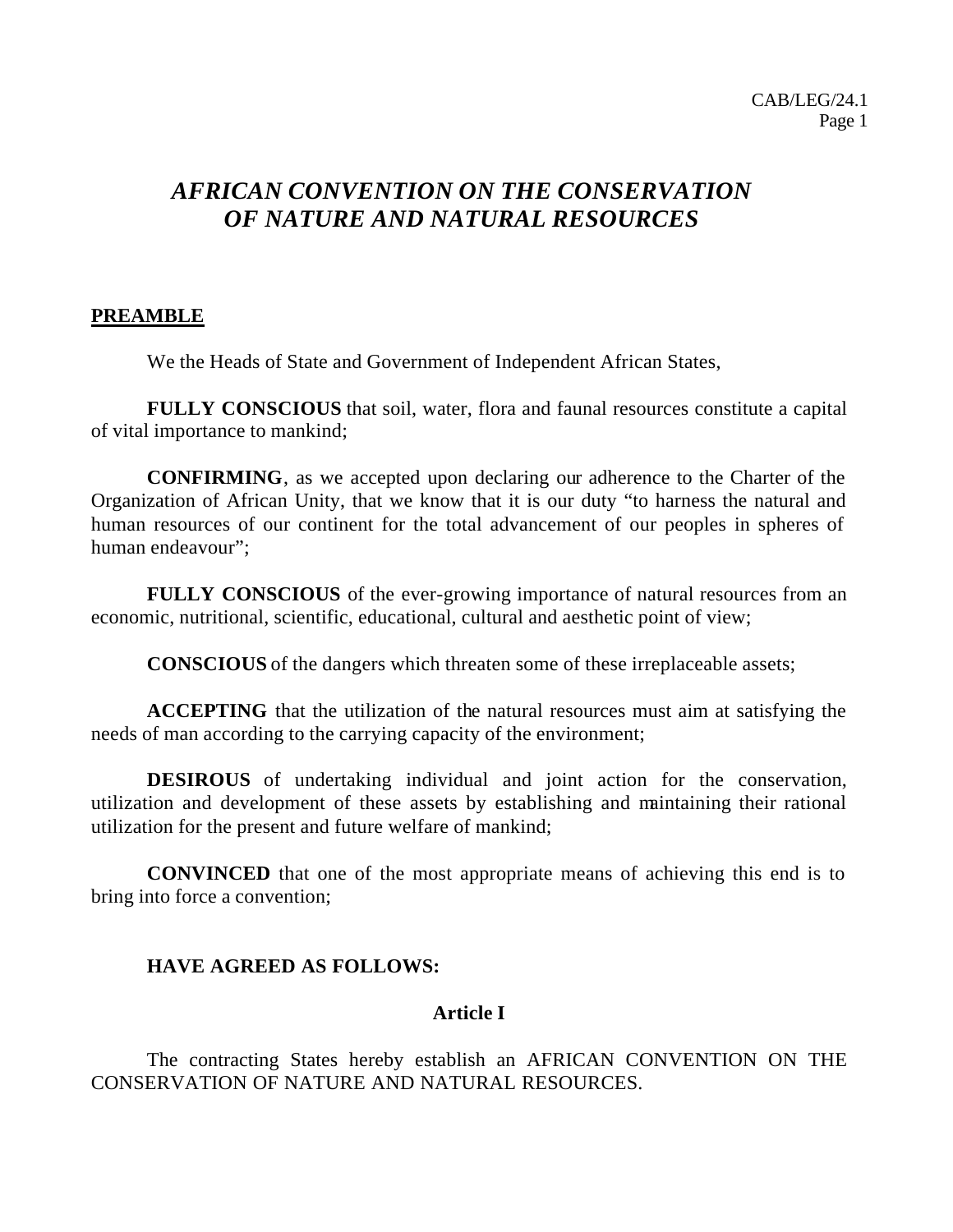# **Article II Fundamental Principle**

The contracting States shall undertake to adopt the measures necessary to ensure conservation, utilization and development of soil, water, flora and faunal resources in accordance with scientific principles and with due regard to the best interests of the people.

# **Article III Definitions**

For the purposes of the present Convention, the meaning of the following expressions shall be as defined below:

- (a) "Natural Resources" means renewable resources, that is soil, water, flora and fauna;
- (b) "Specimen" means an individual example of a species of wild animal or wild plant or part of a wild plant;
- (c) "Trophy" means any dead animal specimen or part thereof whether included in a manufactured or processed object or otherwise dealt with, unless it has lost its original identity; also nests, eggs and eggshells;
- (d) "Conservation area" means any protected natural resource area, whether it be a strict natural reserve, a national park or a special reserve.
	- (1) "Strict nature reserve" means an area:
		- (i) under State control and the boundaries of which may not be altered nor any portion alienated except by the competent legislative authority;
		- (ii) throughout which any form of hunting or fishing, any undertaking connected with forestry, agriculture or mining, any grazing, any excavation or prospecting, drilling, leveling of the ground or construction, any work tending to alter the configuration of the soil or the character of the vegetation, any water pollution and, generally, any act likely to harm or disturb the fauna of fora, including introduction of zoological or botanical species, whether indigenous or imported, wild or domesticated, are strictly forbidden;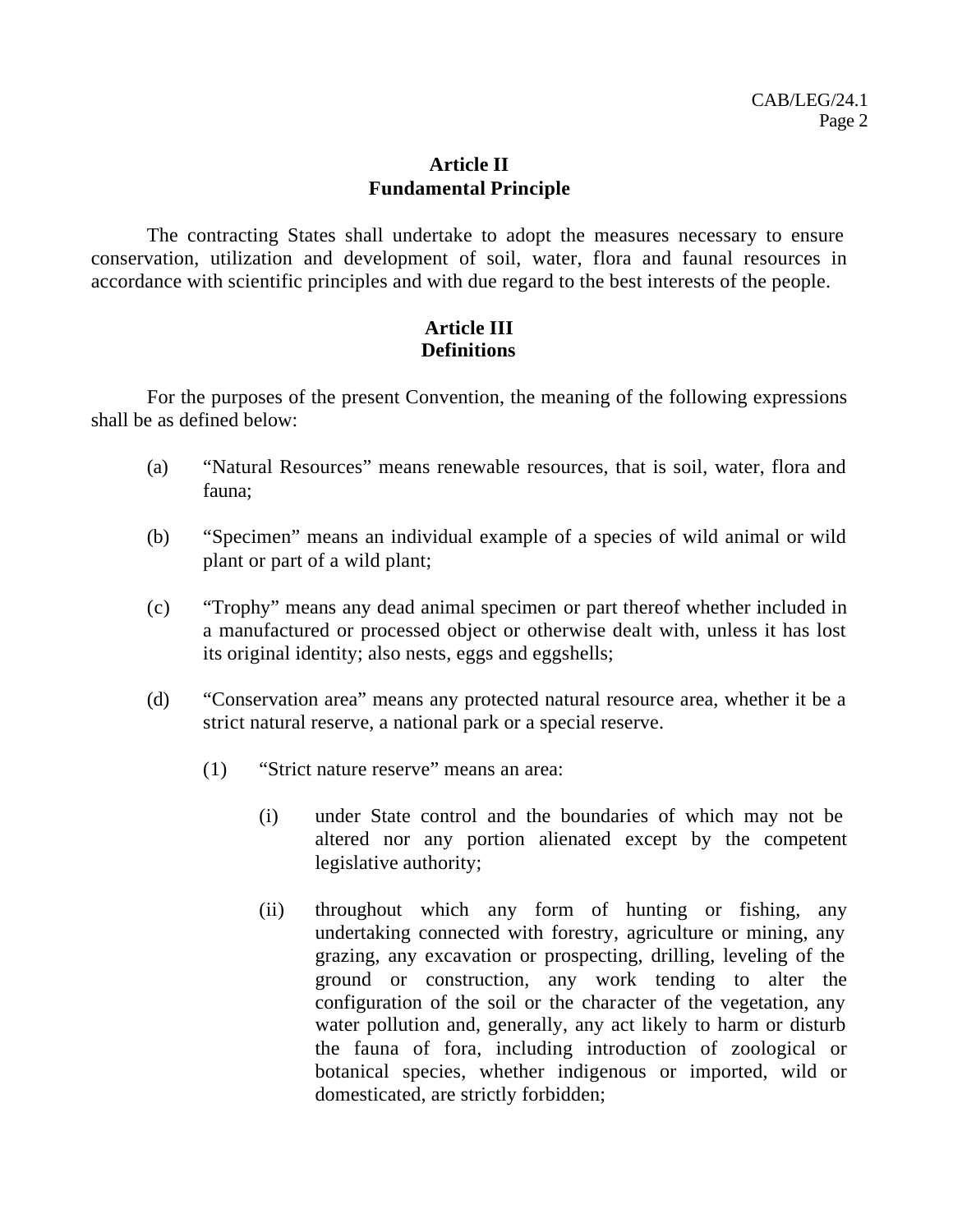- (iii) where it shall be forbidden to reside, enter, traverse or camp, and where it shall be forbidden to fly over at low altitude, without a special written permit from the competent authority, and in which scientific investigations (including removal of animals and plants in order to maintain an ecosystem) may only be undertaken by permission of the competent authority.
- (2) "national park" means an area:
	- (i) under State control and the boundaries of which may not be altered or any portion alienated except by the competent legislative authority;
	- (ii) exclusively set aside for the propagation, protection, conservation and management of vegetation and wild animals as well as for the protection of sites, land-spaces or geological formations of particular scientific or aesthetic value, for the benefit and enjoyment of the general public; and
	- (iii) in which the killing, hunting and capture of animals and the destruction or collection of plants are prohibited except for scientific and management purposes and on the condition that such measures are taken under the direction or control of the competent authority;
	- (iv) covering any aquatic environment to which all of the provisions of section (b) (1-3) above are applicable.

The activities prohibited in strict nature reserve under the provisions of section (a) (2) of paragraph (4) of this article are equally prohibited in national parks except in so far as they are necessary to enable the park authorities to implement the provisions of section (2) of this paragraph, by applying, for example, appropriate management practices, and to enable the public to visit these parks; however, sport fishing may be practiced with the authorization and under the control of the competent authority;

- (3) "special reserve" means other protected areas such as:
	- (i) "game reserve" which shall denote an area
		- (a) set aside for the conservation, management and propagation of wild animal life and the protection and management of its habitat;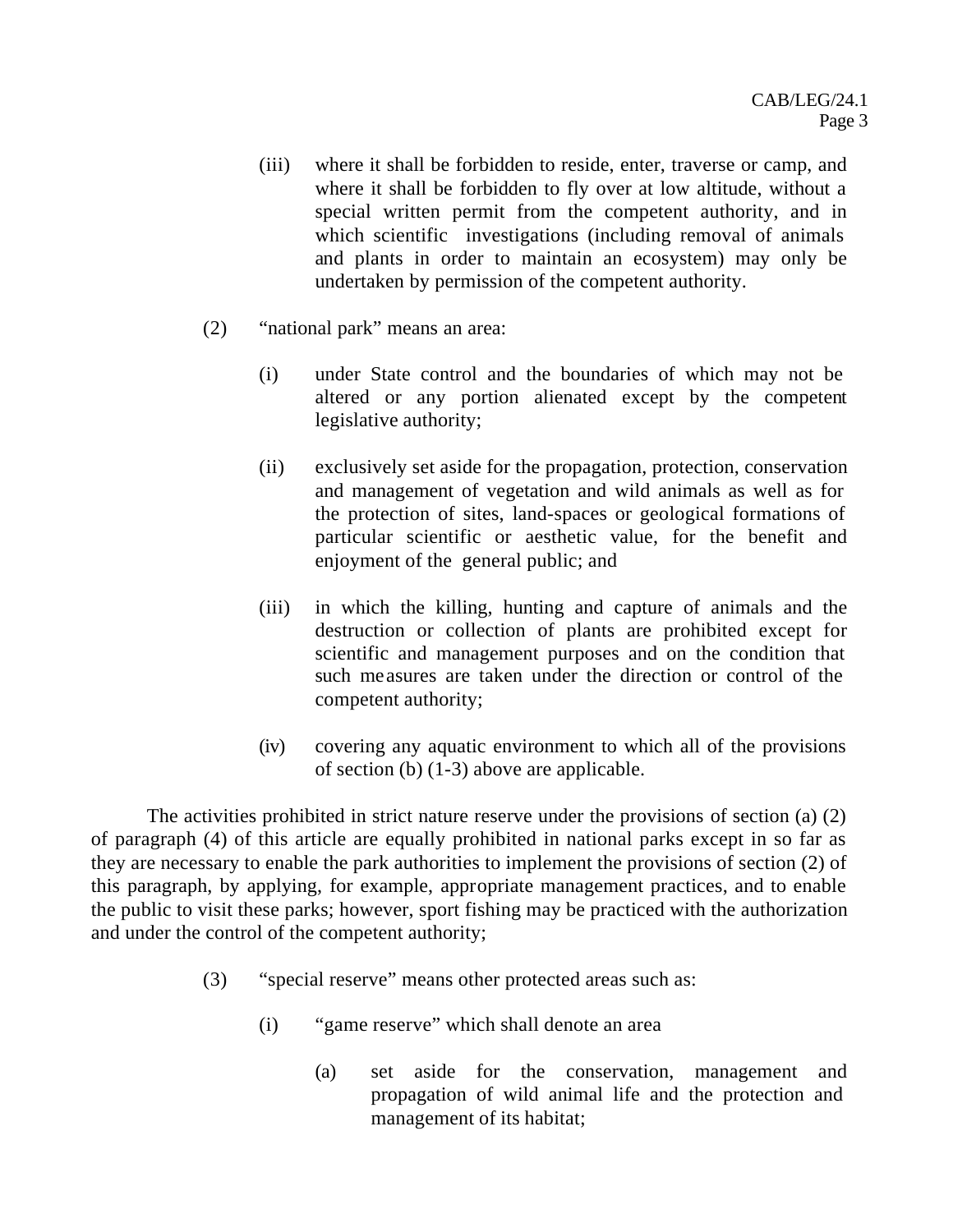- (b) within which the hunting, killing or capture of fauna shall be prohibited except by or under the direction or control of the reserve authorities;
- (c) where settlement and other human activities shall be controlled or prohibited.
- (ii) "partial reserve" or "sanctuary" which shall denote an area
	- (a) set aside to protect characteristic wildlife and especially bird communities, or to protect particularly threatened animal or plant species and especially those listed in the Annex to this Convention, together with the biotopes essential for their survival;
	- (b) in which all other interests and activities shall be subordinated to this end.
- (iii) "soil" "water" or "forest" reserve shall denote areas set aside to protect such resources.

# **Article IV Soil**

The contracting States shall take effective measures for conservation and improvement of the soil and shall in particular combat erosion and misuse of the soil. To this end:

- (a) they shall establish land-use plans based on scientific investigations (ecological, pedological, economic, and sociological) and, in particular, classification of land-use capability;
- (b) they shall, when implementing agricultural practices and agrarian reforms,
	- (1) improve soil conservation and introduce improved farming methods, which ensure long-term productivity of the land;
	- (2) control erosion caused by various forms of land-use which may lead to loss of vegetation cover.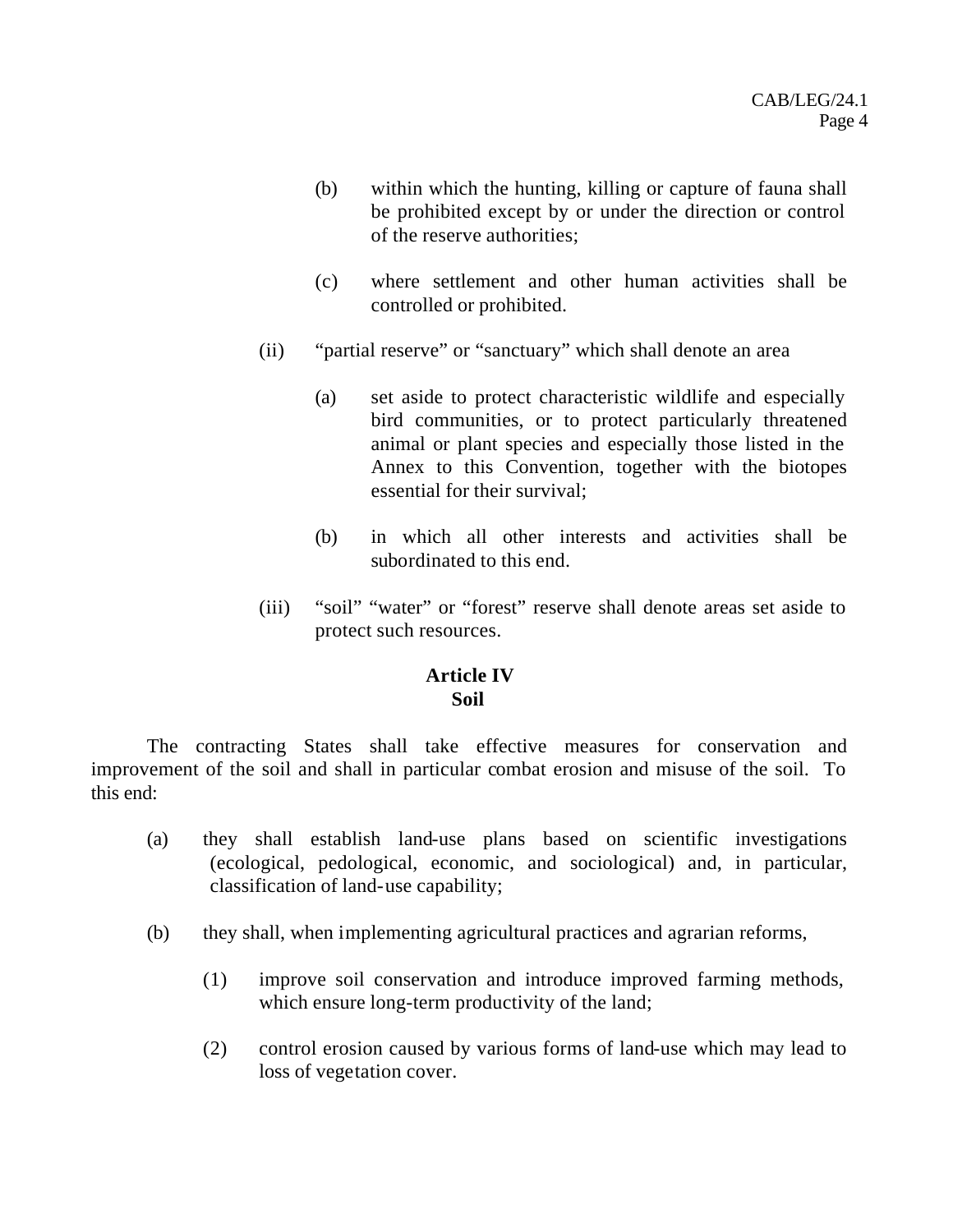# **Article V Water**

- 1. The contracting States shall establish policies for conservation, utilization and development of underground and surface water, and shall endeavour to guarantee for their populations a sufficient and continuous supply of suitable water, taking appropriate measures with due regard to –
	- (a) the study of water cycles and the investigation of each catchment area;
	- (b) the co-ordination and planning of water resources development projects;
	- (c) the administration and control of all water utilization; and
	- (d) prevention and control of water pollution.
- 2. Where surface or underground water resources are shared by two or more of the contracting States, the latter shall act in consultation, and if the need arises, set up inter-State Commissions to study and resolve problems arising from the joint use of these resources, and for the joint development and conservation thereof.

# **Article VI Flora**

- 1. The contracting States shall take all necessary measures for the protection of flora and to ensure its best utilization and development. To this end the Contracting States shall:
	- (a) adopt scientifically-based conservation, utilization and management plans of forests and rangeland, taking into account the social and economic needs of the States concerned, the importance of the vegetation cover for the maintenance of the water balance of an area, the productivity of soils and the habitat requirements of the fauna;
	- (b) observe section (a) above by paying particular attention to controlling bush fires, forest exploitation, land clearing for cultivation, and over-grazing by domestic and wild animals;
	- (c) set aside areas for forest reserve and carry out afforestation programmes where necessary;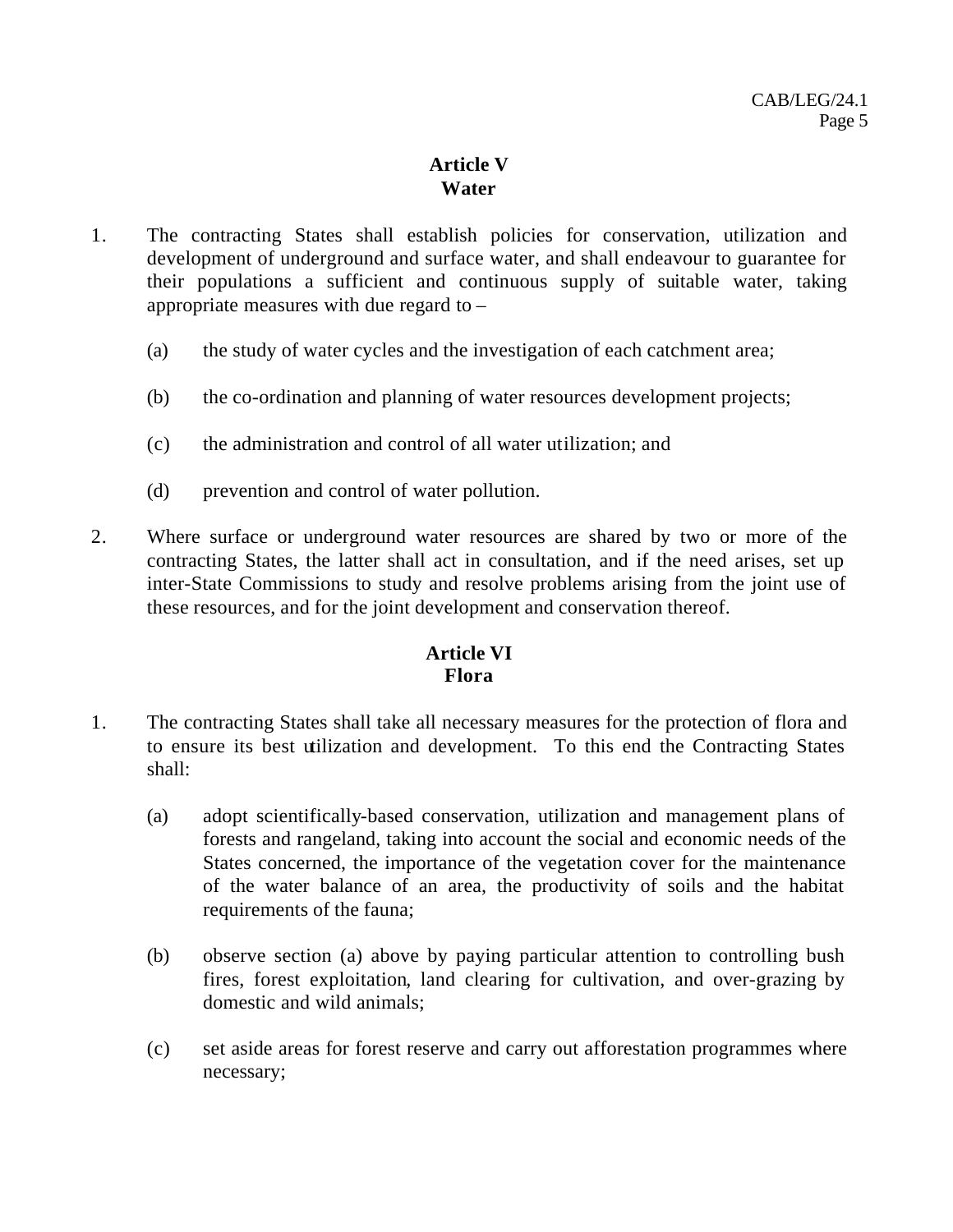- (d) limitation of forest grazing to season and intensities that will not prevent forest regeneration; and
- (e) establish botanical gardens to perpetuate plant species of particular interest.
- 2. The Contracting States also shall undertake the conservation of plant species or communities, which are threatened and/or of special scientific or aesthetic value by ensuring that they are included in conservation areas.

# **Article VII Faunal Resources**

- 1. The Contracting States shall ensure conservation, wise use and development of faunal resources and their environment, within the framework of land-use planning and of economic and social development. Management shall be carried out in accordance with plans based on scientific principles, and to that end the Contracting States shall:
	- (a) manage wildlife populations inside designated areas according to the objectives of such areas and also manage exploitable wildlife populations outside such areas for an optimum sustained yield, compatible with and complementary to other land uses; and
	- (b) manage aquatic environments, whether in fresh, brackish or coastal water, with a view to minimise deleterious effects of any water and land use practice which might adversely affect aquatic habitats.
- 2. The Contracting States shall adopt adequate legislation on hunting, capture and fishing, under which:
	- (a) the issue of permits is properly regulated;
	- (b) unauthorized methods are prohibited;
	- (c) the following methods of hunting, capture and fishing are prohibited:
		- (1) any method liable to cause a mass destruction of wild animals;
		- (2) the use of drugs; poisons, poisoned weapons or poisoned baits;
		- (3) the use of explosives;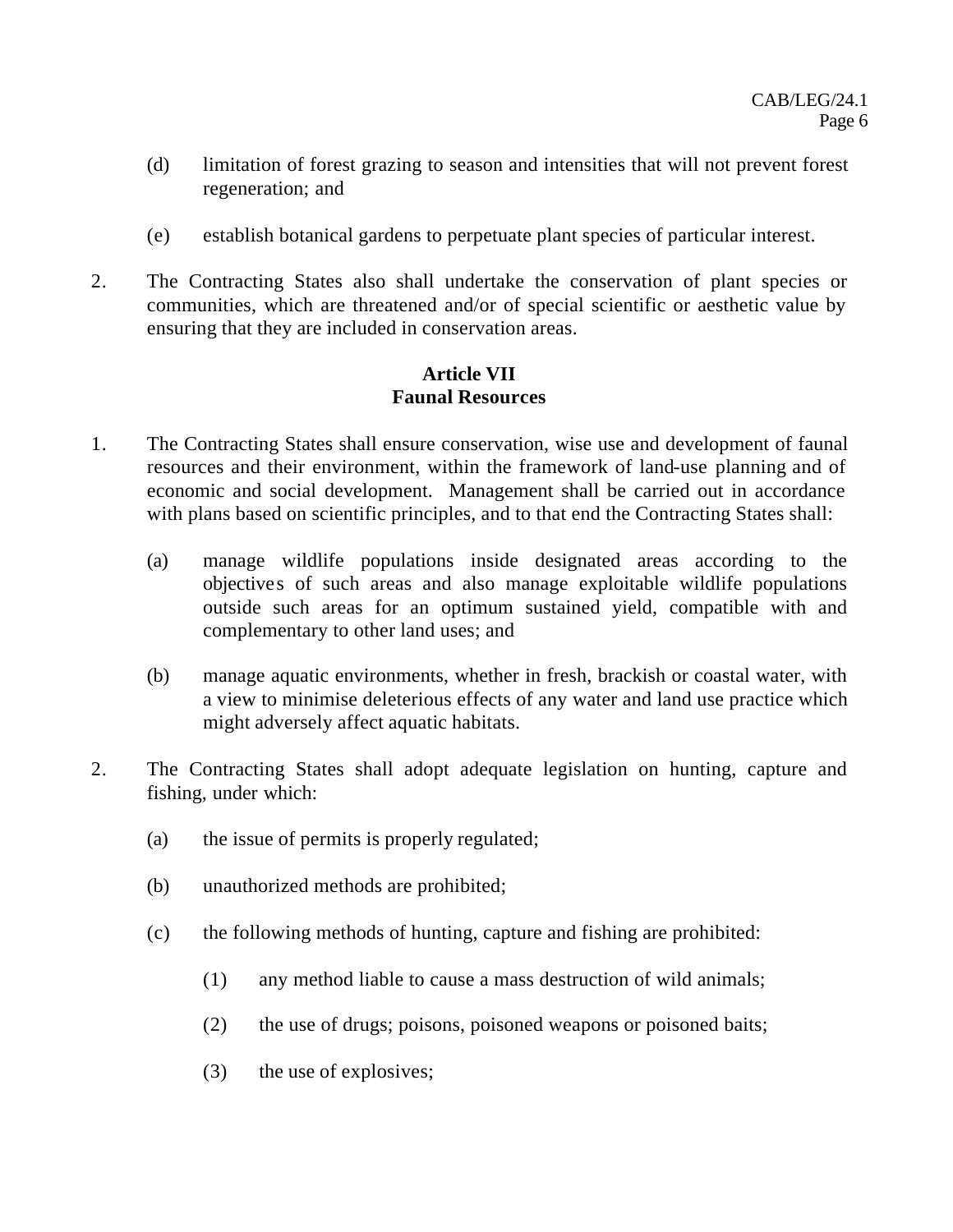- (4) the following methods of hunting and capture are particularly prohibited:
	- (i) the use of mechanically propelled vehicles;
	- (ii) the use of fire;
	- (iii) the use of fire arms capable of firing more than one round at each pull of the trigger;
	- (iv) hunting or c apture at night;
	- (v) the use of missiles containing detonators.
- (d) the following methods of hunting or capture are as far as possible prohibited:
	- (1) the use of nets and stockades;
	- (2) the use of concealed traps, pits, snares, set-gun traps, deadfalls, and hunting rom a blind or hide.
- (e) with a view to as rational use as possible of game meat the abandonment by hunters of carcasses of animals, which represent a food resource, is prohibited.

Capture of animals with the aid of drugs or mechanically-propelled vehicles, or hunting or capture by night if carried out by, or under the control of, the competent authority shall nevertheless be exempted from the prohibitions under (c) above.

## **Article VIII Protected Species**

- 1. The Contracting States recognize that it is important and urgent to accord a special protection to those animal and plant species that are threatened with extinction, or which may become so, and to the habitat necessary to their survival. Where such a species is represented only in the territory of one Contracting State, that State has a particular responsibility for its protection. These species which are, or may be listed, according to the degree of protection that shall be given to them are placed in Class A or B of the Annex to this Convention, and shall be protected by Contracting States as follows:
	- (a) species in Class A shall be totally protected throughout the entire territory of the Contracting States; the hunting, killing, capture or collection of specimens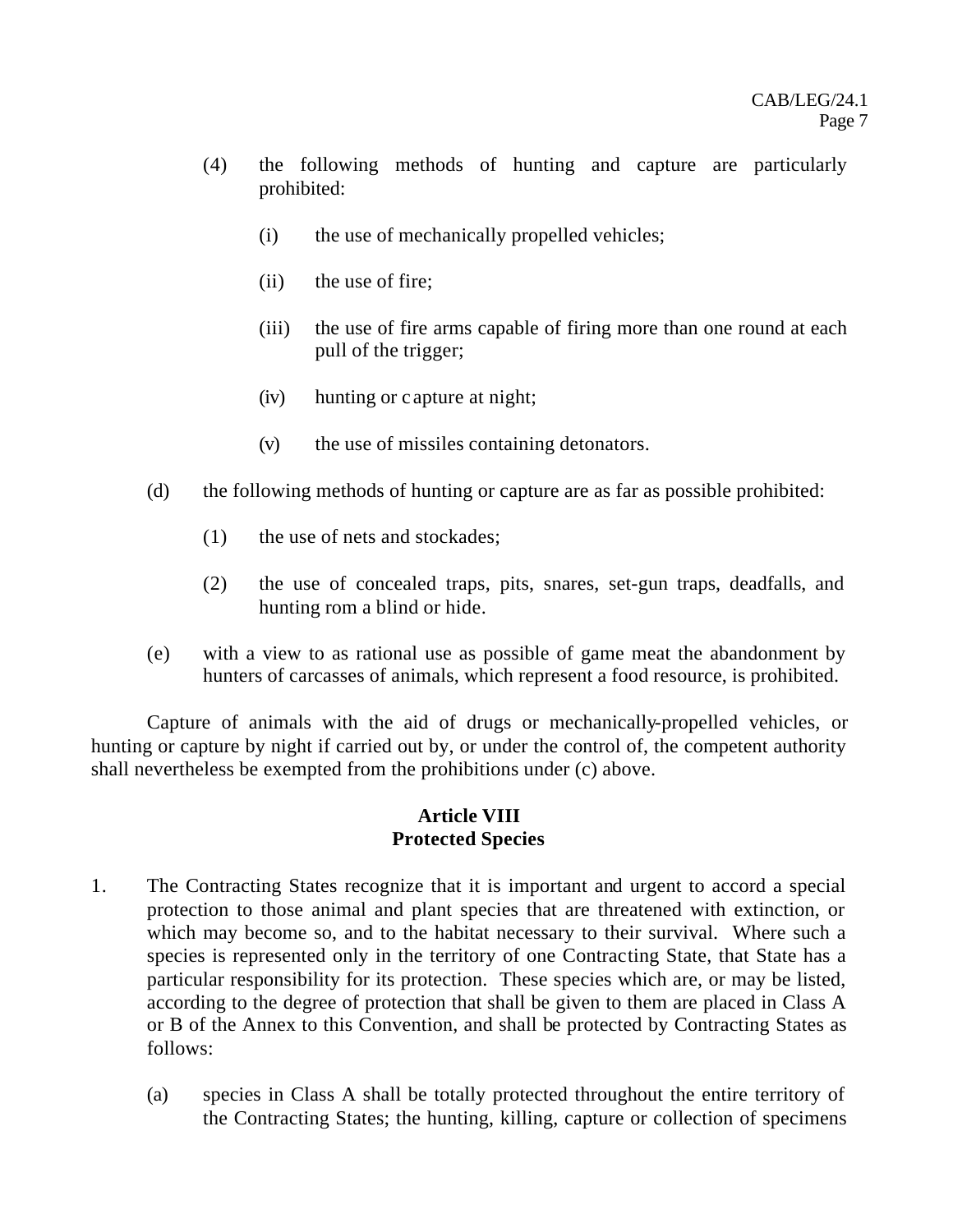shall be permitted only on the authorization in each case of the highest competent authority and only if required in the national interest or for scientific purposes; and

- (b) species in Class B shall be totally protected, but may be hunted, killed, captured or collected under special authorization granted by the competent authority.
- 2. The competent authority of each Contracting State shall examine the necessity of applying the provisions of this article to species not listed in the annex, in order to conserve the indigenous flora and fauna of their respective countries. Such additional species shall be placed in Class A or B by the State concerned, according to its specific requirements.

# **Article IX Traffic in Specimens and Trophies**

- 1. In the case of animal species to which Article VIII does not apply the Contracting States shall:
	- (a) regulate trade in and transport of specimens and trophies;
	- (b) control the application of these regulations in such a way as to prevent trade in specimens and trophies which have been illegally captured or killed or obtained.
- 2. In the case of plant and animal species to which Article VIII paragraph (1) applies, the Contracting States shall:
	- (a) take all measures similar to those in paragraph (1)
	- (b) make the export of such specimens and trophies subject to an authorization:
		- (1) additional to that required for their capture, killing or collecting by Article VIII;
		- (2) which indicates their destination;
		- (3) which shall not be given unless the specimens or trophies have been obtained legally;
		- (4) which shall be examined prior to exportation;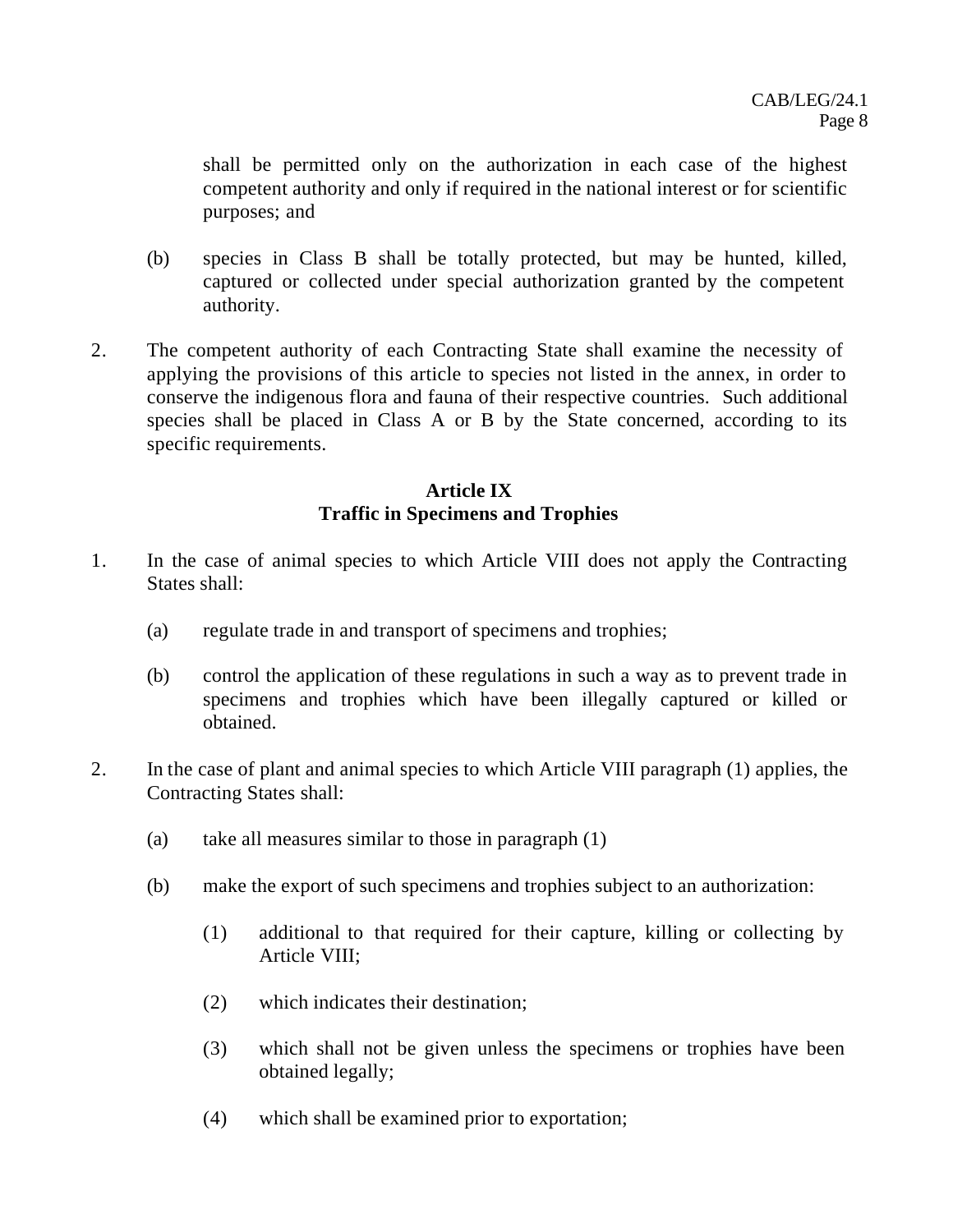- (5) which shall be on a standard form, as may be arranged under Article XVI.
- (c) make the import and transit of such specimens and trophies subject to the presentation of the authorization required under section (b) above, with due provision for the confiscation of specimens and trophies exported illegally, without prejudice to the application of other penalties.

# **Article X Conservation Areas**

- 1. The Contracting States shall maintain and extend where appropriate, within their territory and where applicable in their territorial waters, the Conservation areas existing at the time of entry into force of the present convention and, preferably within the framework of land use planning programmes, assess the necessity of establishing additional conservation areas in order to:
	- (a) protect those ecosystems which are most representative of and particularly those which are in any respect peculiar to their territories;
	- (b) ensure conservation of all species and more particularly of those listed or may be listed in the annex to this convention.

# **Article XV Organization of National Conservation Services**

Each Contracting State shall establish, if it has not already done so, a single agency empowered to deal with all matters covered by this Convention, but, where this is not possible a co-ordinating machinery shall be established for this purpose.

# **Article XVI Inter-State Co-operation**

- 1. The Contracting States shall co-operate:
	- (a) whenever such co-operation is necessary to give effect to the provisions of this convention, and
	- (b) whenever any national measure is likely to affect the natural resources of any other State.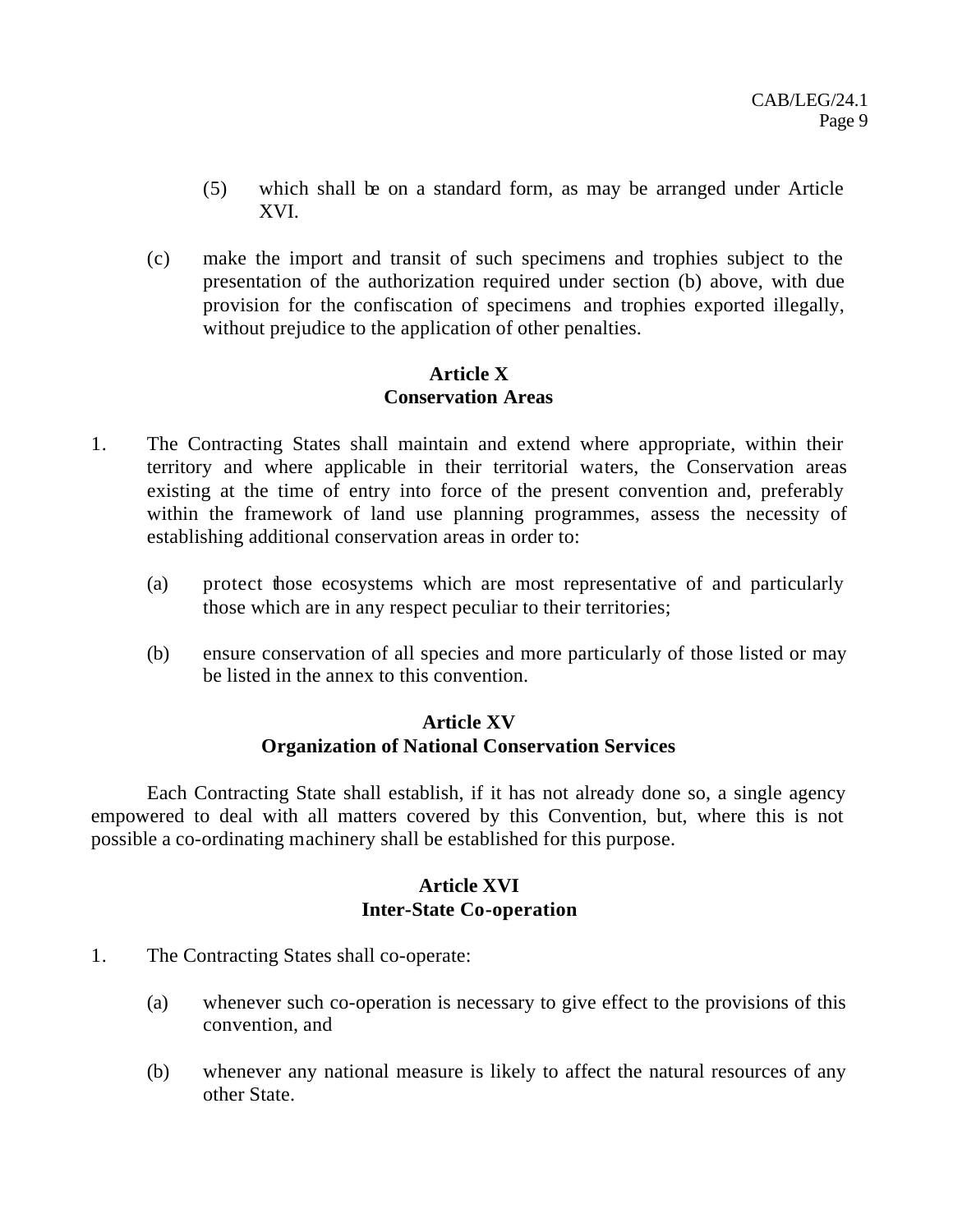- 2. The Contracting States shall supply the Organization of African Unity with:
	- (a) the text of laws, decrees, regulations and instructions in force in their territories, which are intended to ensure the implementation of this Convention;
	- (b) reports on the results achieved in applying the provisions of this Convention; and
	- (c) all the information necessary for the complete documentation of matters dealt with by this Convention if requested.
- 3. If so requested by Contracting States, the Organization of African Unity shall organize any meeting which may be necessary to dispose of any matters covered by this Convention. Requests for such meetings must be made by at least three of the Contracting States and be approved by two thirds of the States which it is proposed should participate in such meetings.
- 4. Any expenditure arising from this Convention, which devolves upon the Organization of African Unity shall be included in its regular budget, unless shared by the Contracting States or otherwise defrayed.

# **Article XVII Provision for Exceptions**

- 1. The provisions of this Convention shall not affect the responsibilities of Contracting States concerning:
	- (a) the paramount interest of the State;
	- (b) "force majeure";
	- (c) defence of human life.
- 2. The provisions of this Convention shall not prevent Contracting States:
	- (a) in time of famine;
	- (b) for the protection of public health;
	- (c) in defence of property;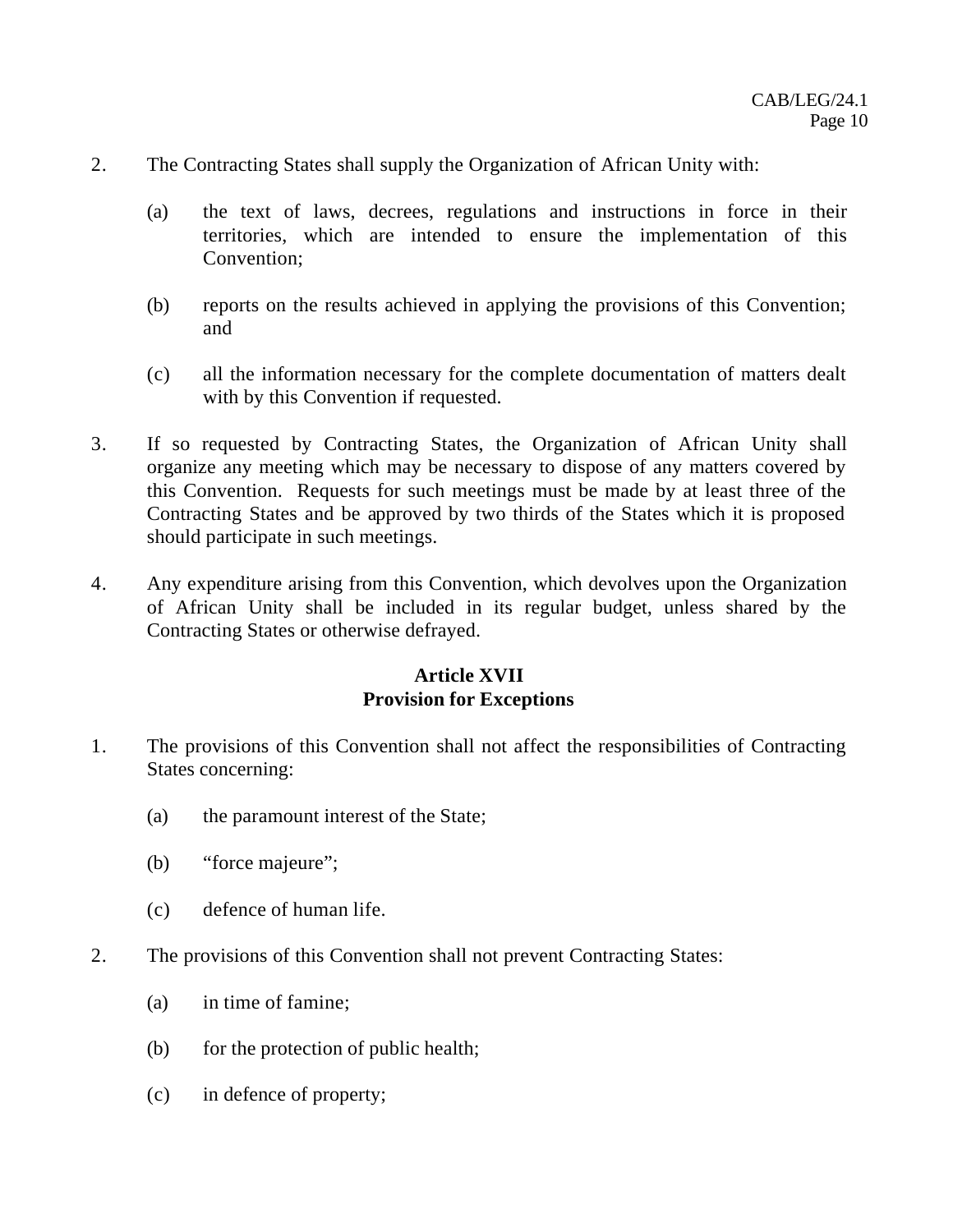to enact measures contrary to the provisions of the Convention, provided their application is precisely defined in respect of aim, time and place.

## **Article XVIII Settlement of Disputes**

Any dispute between the Contracting States relating to the interpretation or application of this Convention which cannot be settled by negotiation, shall at the request of any party be submitted to the Commission of Mediation, Conciliation and Arbitration of the Organization of African Unity.

#### **Article XIX Signature and Ratification**

- 1. This Convention shall be open for signature immediately after being approved by the Assembly of Heads of State and Government of the Organization of African Unity.
- 2. This Convention shall be ratified by each of the Contracting States. The instruments of ratification shall be deposited with the Administrative Secretary General of the Organization of African Unity.

# **Article XX Reservations**

- 1. At the time of signature, ratification or accession, any State may declare its acceptance of this Convention in part only, provided that such reservation may not apply to the provisions of Articles  $II - XI$ .
- 2. Reservations made in conformity with the preceding paragraph shall be deposited together with the instruments of ratification or accession.
- 3. Any Contracting State which has formulated a reservation in conformity with the preceding paragraph may at any time withdraw it by notifying the Administrative Secretary General of the Organization of African Unity.

# **Article XXI Entry into force**

1. This Convention shall come into force on the thirtieth day following the date of deposit of the fourth instrument of ratification or accession with the Administrative Secretary General of the Organization of African Unity, who shall inform participating States accordingly.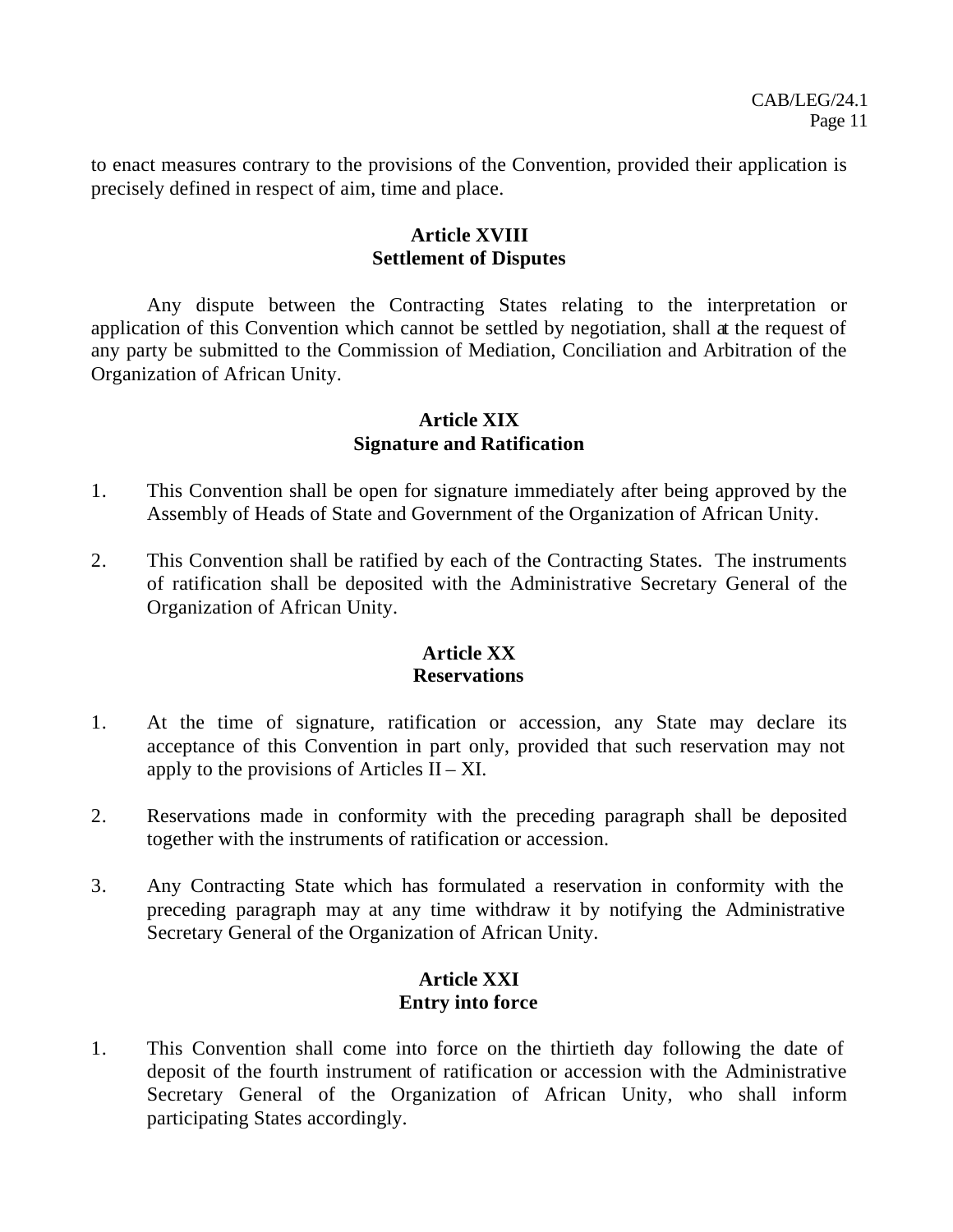- 2. In the case of a State ratifying or acceding to the Convention after the depositing of the fourth instrument of ratification or accession, the Convention shall come into force on the thirtieth day after the deposit by such State of its instrument of ratification or accession.
- 3. The London Convention of 1933 or any other Convention on the conservation of flora and fauna in their natural state shall cease to have effect in States in which this Convention has come into force.

# **Article XXII Accession**

- 1. After the date of approval specified in Article XIX paragraph (1), this Convention shall be open to accession by any independent and sovereign African State.
- 2. The instruments of accession shall be deposited with the Administrative Secretary General of the Organization of African Unity.

# **Article XXIII Denunciation**

- 1. Any Contracting State may denounce this Convention by notification in writing addressed to the Administrative Secretary General of the Organization of African Unity.
- 2. Such denunciation shall take effect, for such a State, one year after the date of receipt of its notification by the Administrative Secretary General of the Organization of African Unity.
- 3. No denunciation shall, however, be made before the expiry of a period of five years from the date at which for the State concerned this Convention comes into force.

# **Article XXIV Revision**

1. After the expiry of a period of five years from the date of entry into force of this Convention, any Contracting State may at any time make a request for the revision of part or the whole of this Convention by notification in writing addressed to the Administrative Secretary General of the Organization of African Unity.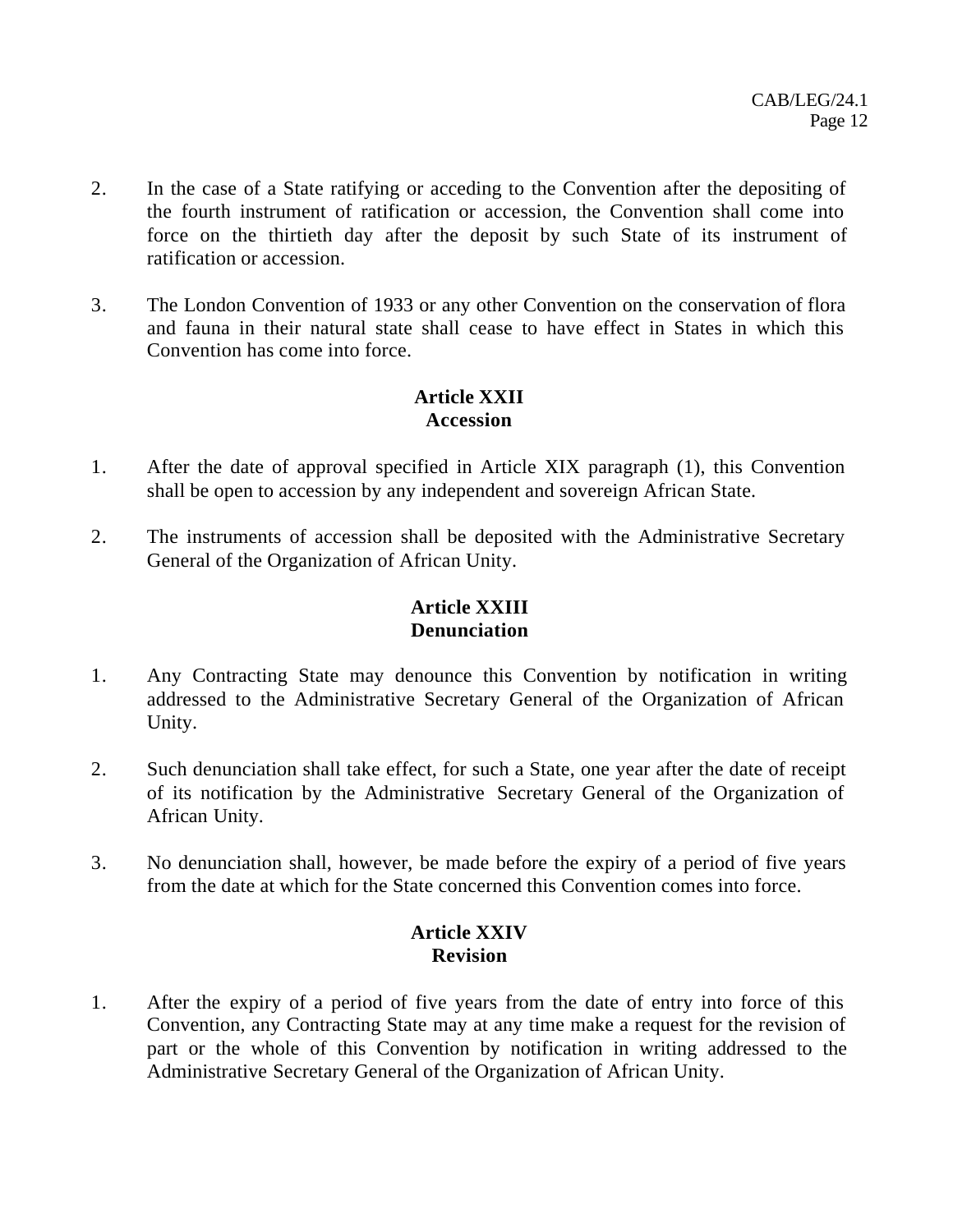- 2. In the event of such a request the appropriate organ of the Organization of African Unity shall deal with the matter in accordance with the provision of sections 3 and 4 of Article XVI of this Conve ntion.
- 3. (i) At the request of one or more Contracting States and notwithstanding the provisions of paragraphs (1) and (2) of this Article, the annex to the Convention may be revised or added to by the appropriate organ of the Organization of African Unity.
	- (ii) Such revision or addition shall come into force three months after the approval by the appropriate organ of the Organization of African Unity.

# **Article XXV Final provisions**

The original of this Convention of which both the English and the French texts are authentic, shall be deposited with the Administrative Secretary General of the Organization of African Unity.

IN WITNESS WHEREOF, WE, the Heads of State and Government of independent African States, assembled at Algiers, Algeria on  $15<sup>th</sup>$  September 1968 have signed this Convention.

| 1.  | <b>ALGERIA</b>                  | (Signed) |
|-----|---------------------------------|----------|
| 2.  | <b>BOTSWANA</b>                 | (Signed) |
| 3.  | <b>BURUNDI</b>                  | (Signed) |
| 4.  | <b>CAMEROON</b>                 | (Signed) |
| 5.  | <b>CENTRAL AFRICAN REPUBLIC</b> | (Signed) |
| 6.  | <b>CHAD</b>                     | (Signed) |
| 7.  | CONGO (BRAZZAVILLE)             | (Signed) |
| 8.  | DEMOCRATIC REPUBLIC OF CONGO    | (Signed) |
| 9.  | <b>DAHOMEY</b>                  | (Signed) |
| 10. | <b>ETHIOPIA</b>                 | (Signed) |
| 11. | <b>GABON</b>                    | (Signed) |
| 12. | <b>GAMBIA</b>                   | (Signed) |
| 13. | <b>GHANA</b>                    | (Signed) |
| 14. | <b>GUINEA</b>                   | (Signed) |
| 15. | <b>IVORY COAST</b>              | (Signed) |
| 16. | <b>KENYA</b>                    | (Signed) |
|     |                                 |          |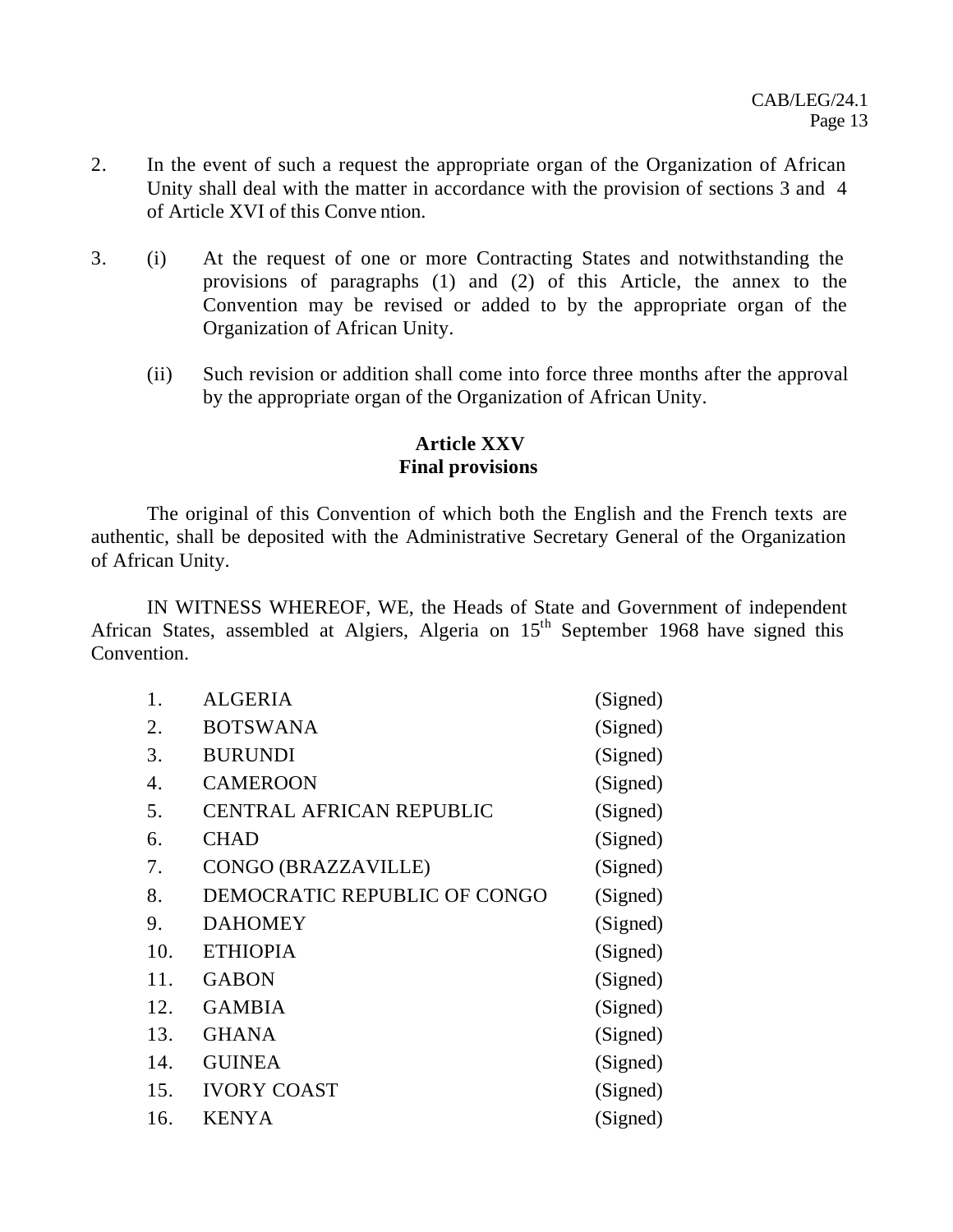| 17. | <b>LESOTHO</b>              | (Signed) |
|-----|-----------------------------|----------|
| 18. | <b>LIBERIA</b>              | (Signed) |
| 19. | <b>LIBYA</b>                | (Signed) |
| 20. | <b>MADAGASCAR</b>           | (Signed) |
| 21. | <b>MALAWI</b>               | (Signed) |
| 22. | <b>MALI</b>                 | (Signed) |
| 23. | <b>MAURITANIA</b>           | (Signed) |
| 24. | <b>MAURITIUS</b>            | (Signed) |
| 25. | <b>MOROCCO</b>              | (Signed) |
| 26. | <b>NIGER</b>                | (Signed) |
| 27. | <b>NIGERIA</b>              | (Signed) |
| 28. | <b>RWANDA</b>               | (Signed) |
| 29. | <b>SENEGAL</b>              | (Signed) |
| 30. | <b>SIERRA LEONE</b>         | (Signed) |
| 31. | <b>SOMALIA</b>              | (Signed) |
| 32. | <b>SUDAN</b>                | (Signed) |
| 33. | <b>SWAZILAND</b>            | (Signed) |
| 34. | <b>TOGO</b>                 | (Signed) |
| 35. | <b>TUNISIA</b>              | (Signed) |
| 36. | <b>UGANDA</b>               | (Signed) |
| 37. | <b>UNTIED ARAB REPUBLIC</b> | (Signed) |
| 38. | UNITED REPUBLIC OF TANZANIA | (Signed) |
| 39. | <b>UPPER VOLTA</b>          | (Signed) |
| 40. | <b>ZAMBIA</b>               | (Signed) |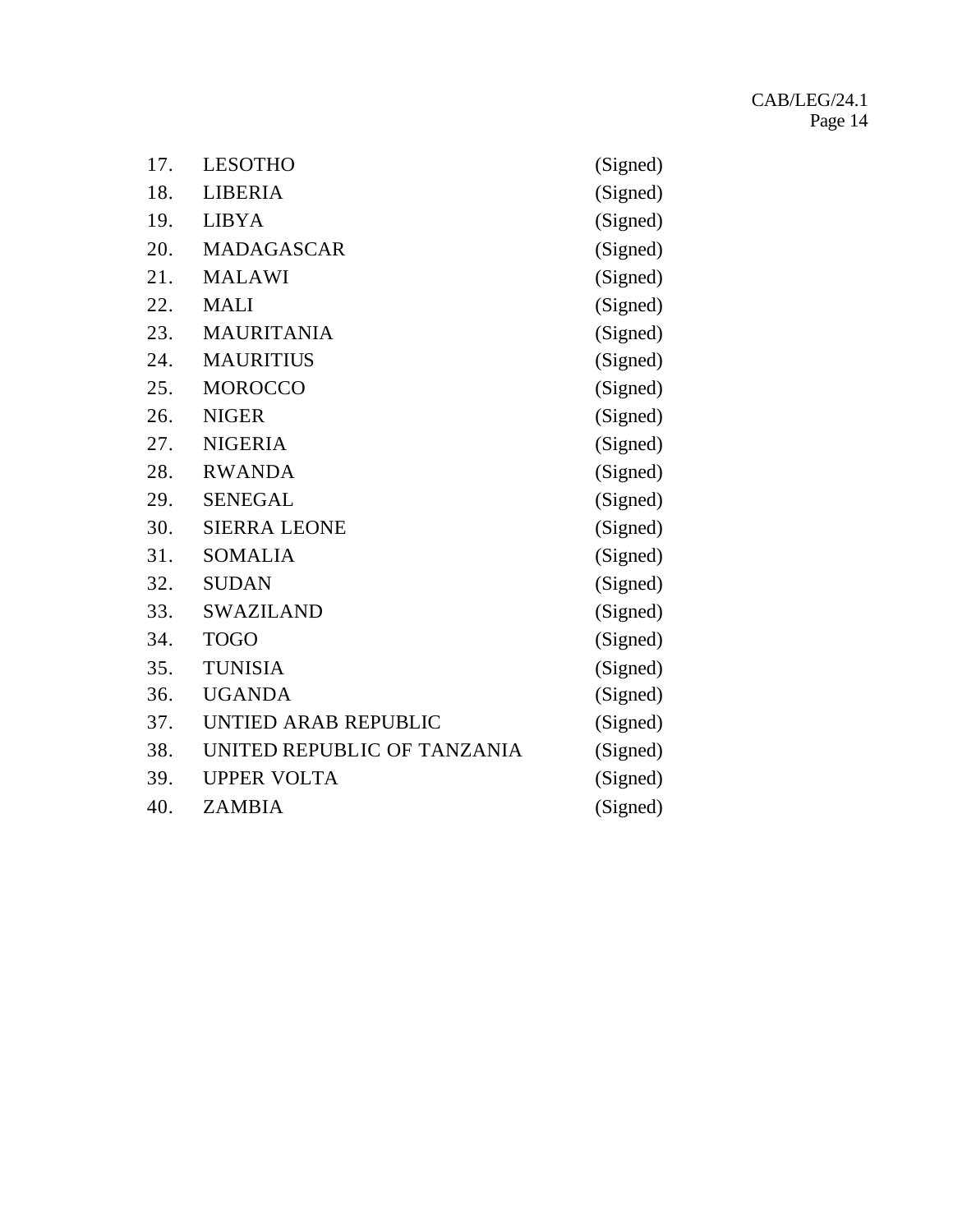#### CAB/LEG/24.1 Page 15

#### **LIST OF PROTECTED SPECIES**

#### **Class A**

*Mammalia Mammals Primates Primates* Lemuroidae All Malagasy lemuroids *Macaca sylvana* Barbary ape *Theropithecus gelada* Gelada baboon *Cercocebus galeritus galeritus* Tana River mangabey *Cercopithecus diana* Diana monkey *Colobus badius kirkii* Zanzibar red colobus *Colobus badius rufomitratus* Tana River red colobus *Colobus badius gordonorum* Uhehe red colobus *Colobus verus* Green colobus *Pan troglodytes* Chimpanzee *Pan paniscus* Pygmy chimpanzee *Gorilla gorilla* Gorilla *Rodentia Rodentia Epixerus spp.* African palm squirrels *Carnivora Carnivora Canis simensis* Simenian jackal *Osbornictis piscivora* Water civet *Fossa fossa* Malagasy civet *Eupleres spp. Falanouc Felis nigripes* Black-footed cat *Felis aurata* African golden cat *Acinonyx jubatus* Cheetah *Pinnipedia Pennipedia Monachus monachus* Mediterranean monk seal *Sirenia Sirenia Dugong dugon* Dugong Trichechus senegalensis West African manatee *Perissodactyla Perissodactyla Equus asinus* Wild ass *Equus zebra zebra* Cape mountain zebra *Ceratotherium simum* Square-lipped rhinoceros *Artiodactyla Artiodactyla Choeropsis liberiensis* Pygmy hippopotamus *Cervus elaphus barbarus* Barbary stag *Okapia johnstoni* Okapi *Taurotragus derbianus derbianus* Western giant eland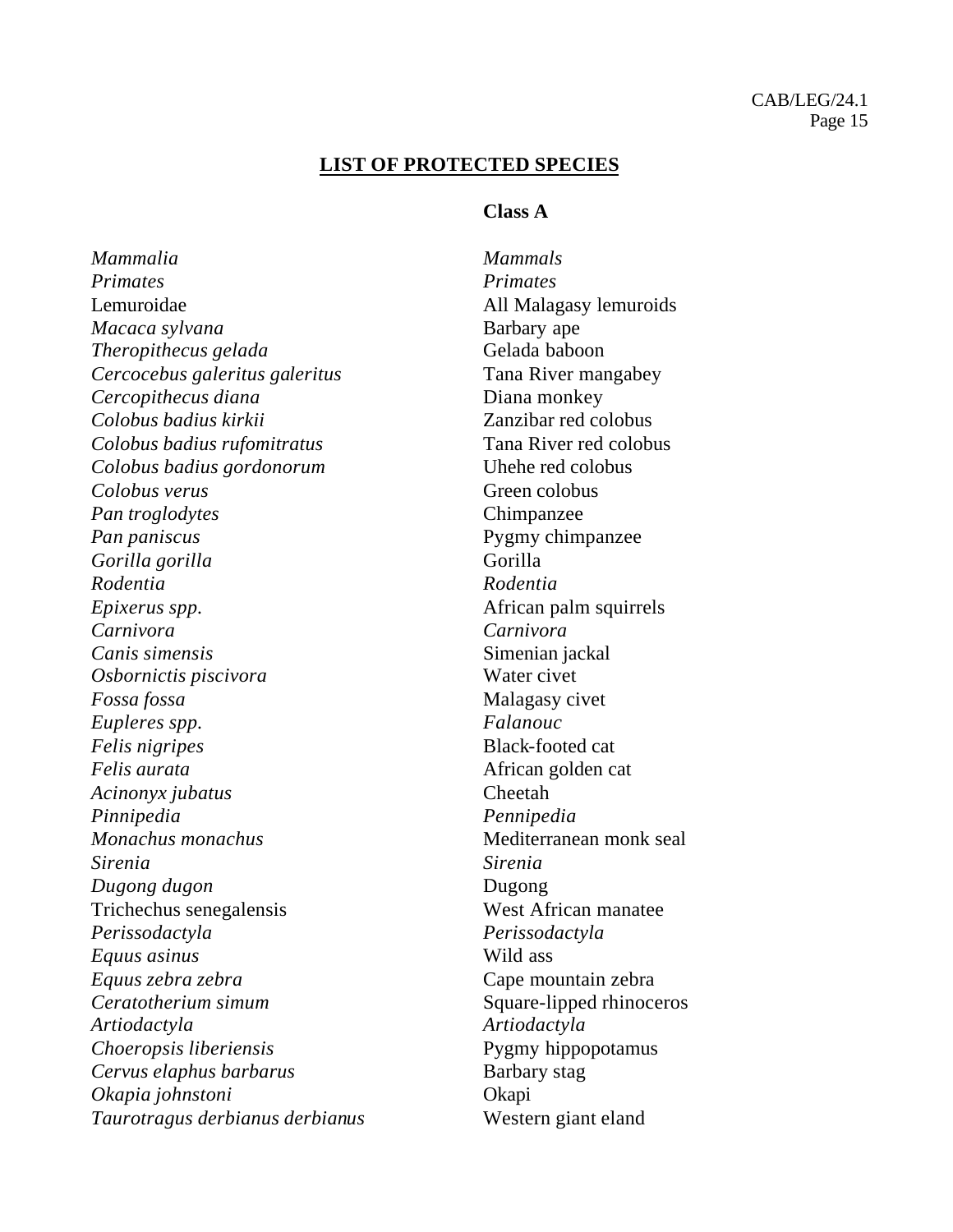*Cephalophus jentinki* Jentink's duiker *Hippotragus niger variani* Giant sable antelope *Alcelaphus buselaphus tora* Tora Hartebeest *Alcelaphus buselaphus swaynoi* Swayne's hartebeest *Nesotragus moschatus moschatus* Zanzibar suni *Dorcatragus megalotis* Beira antelope Gazella dorcas neglecta **Algerian dorcas gazelle** *Gazella dorcas massaesyla* Moroccan dorcas gazelle *Gazella gazella cuvieri* Cuvier's gazelle *Gazella leptocerus leptocerus* Slender-horned gazelle *Gazella pelzelni* Pelseln's gazelle *Gazella spekei* Speke's gazelle *Gazella dama mhorr* Mhorr gazelle *Gazella dama lazonoi* Rio de Oro dama gazelle *Capra walie* Walia ibex *Aves Birds Pelecanidae* All pelicans

*Phoenicopteridae* All Flamingos *Sagittarius serpentarius* Secretary bird *Aegypius, Gyps, Pseudogyps, Torgos* All vultures *Trigonoceps, Neophron et Necrosyrtes* Lammergeyer *Gypaetus barbatus* Crowned hawk-eagle *Stephanoaetus coronatus* Teita falcon *Falco fasciinucha* White-headed guineafowl *Agelastes meleagrides* Congo peacock *Afropavo congensis* All cranes Gruidae All ground bornbills *Bucorvus spp.* White-necked rockfowl *Picarthartes oreas* Grey-necked rockfowl *Warsanglia johannis Reptilia* Reptiles *Cheloniidae, Dermochelyidae* All marine turtles *Testudo gigantea* Giant tortoise *Testudo yniphora* Angulated tortoise *Testudo radiata* Testudo radiata *Macroscinous coctei* Cape Verde skink *Gecko uroplates* Leaf-tailed gecko *Casarea dussumieri* Plate Island boa *Bolioria multicarinata* Ronde Island boa *Acrantophis madagascariensi* Acrantophis madagascariensi

 *Ciconiidae, Scopidae et Ardeidae* All storks, hammerkops, ibises, spoonbills, herons, egrets and bitterns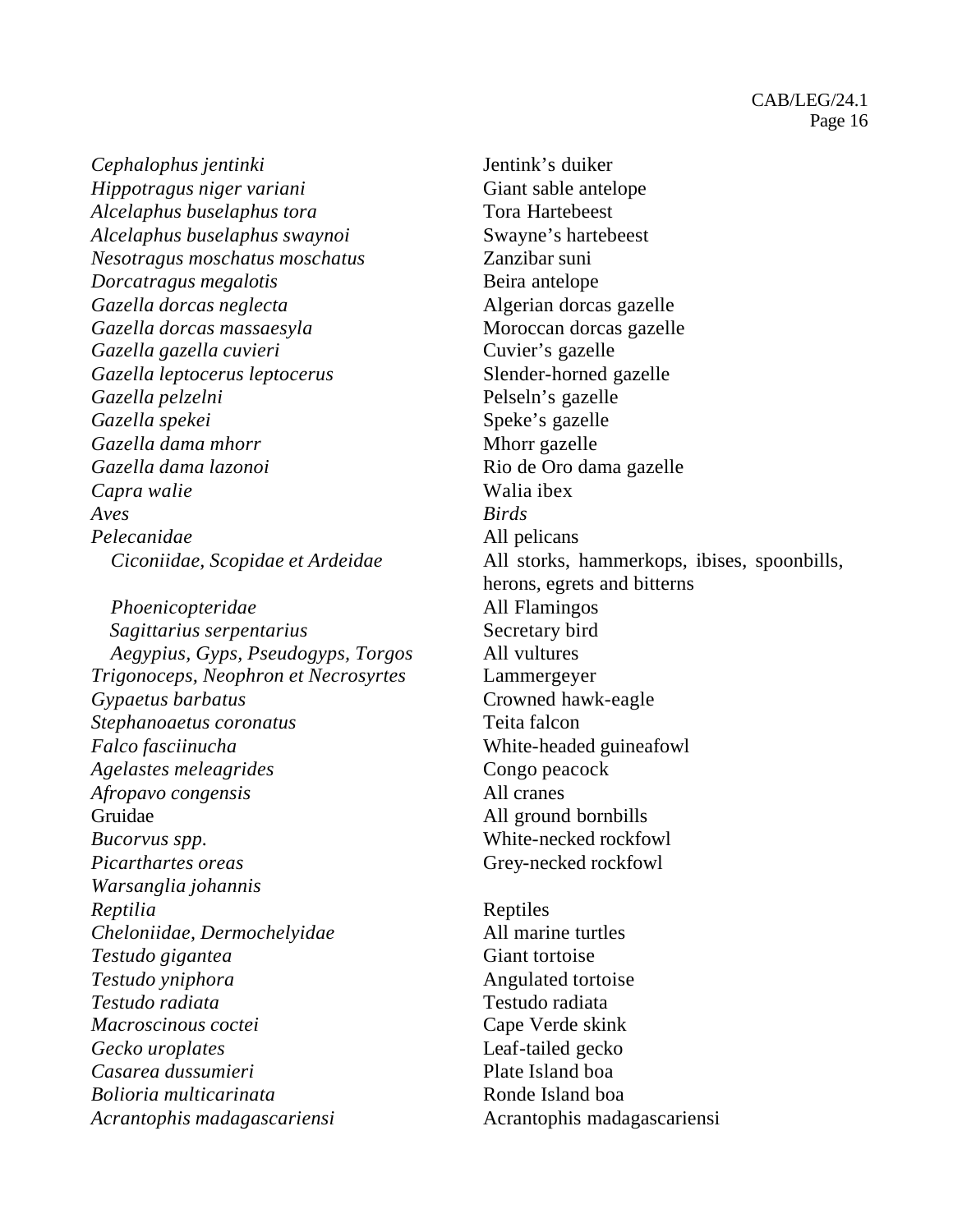#### CAB/LEG/24.1 Page 17

*Acrantophis dumerili* Acrantophis dumerili *Amphibia Amphibians Bufo supereiliaris* Cameroon toad *Nectophrynoides occidentalis* Viviparous toad *Pisces Fishes Caecobarbus, Cacomastacembelus* Blind fishes *Eilichtys, Typhleotris* " " "  $Phreatically, Uegitglanis$ *Plantes Plants Welwitschia bainesii* Welwitschia *Encephalartos laurentanus* Encephalartos *Encephalartos septentrionalis* Encephalartos

*Mammalia Mammals*

- *Pholidota Pholidota Manis gigantea* Giant pangolin *Manis temmincki* Cape pangolin *Manis tricuspis* Tree pangolin *Carnivora Carnivora*
- *Proteles cristatus* Aardwolf *Hyaena brunnea* Brown hyaena *Hyaena hyaena barbara* Barbary hyaena *Felis caracal* Caracal lynx *Felis serval* Serval *Felis loo* Lion *Pant hera pardus* Leopard

#### **Class B**

*Insectivora Insectivora* All other shrews of the family Potamogalidae

*Primates Primates Lorisidae* All prosimians of the family *Primates* Lorisidae

All monkeys except common baboons

*Manis longicaudata* Long-tailed tree pangol in *Lutrinae* All others of the sub-family Lutrinae

*Tenrecidae* Madagascar Tenrecs (all species) Fossa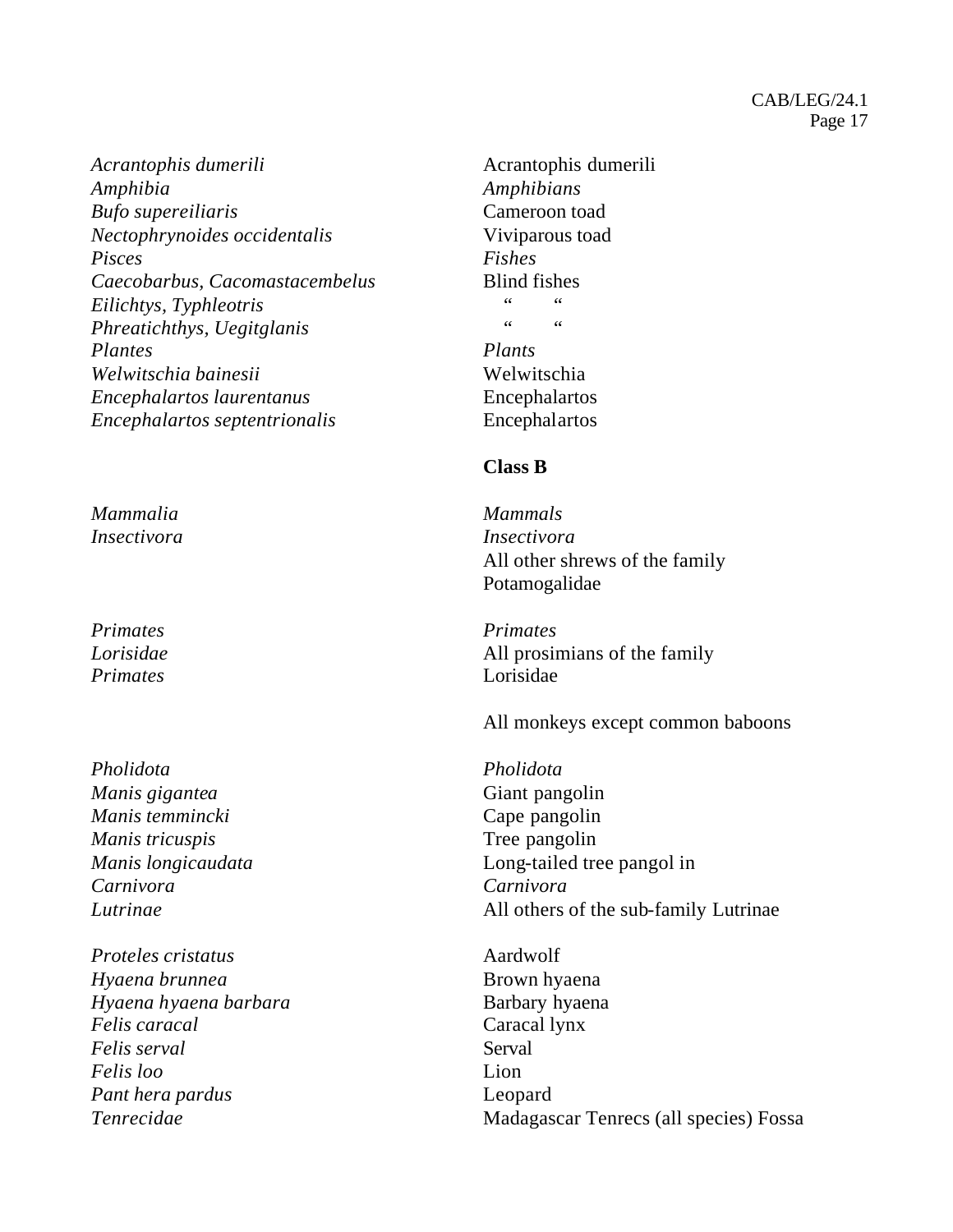# *Cryptoprocta ferex* Foassa

*Tubul identata Tubul identata Olycteropus afer* Aarwark *Proboscidea Proboscidea Loxodonta africana* Elephant *Perissodactyla Perissodactyla Equus zebra bartmannae* Hartmann's mountain zebra *Eqqus burchelli* Burchell's zebra *Equus grevyi* Grevy's zebra *Diceros bicornis* Black rhinoceros *Hylochoerus meinertzhageni Artiodactyla Hippopotamus amphibius* Giant forest hog *Hyemoschus aquaticus* **Hippopotamus** *Giraffa camel opardalis* Water chevrotain *Tragelaphus angasi* Giraffe *Tragelaphus buxtoni* Nyala *Tragelaphus spekei* Mountain nyala *Tragelaphus imberbis* Situtunga *Tragelaphus strepsiceros* Lesser Kudu *Taurotragus oryx* Greater Kudu *Taurotragus derbianus* Eland *Boocercus eurycerus* Giant eland *Syncerus caffer* Bongo *Cephalophus adorsi* Buffalo *Cephalophus ogilbyi* Zanzibar duiker *Cephalophus silvicultor* Ogilby's duiker *Cephalophus spadix* Yellow-baked duiker *Cephalophus zebra* Abbott's duiker *Kobus ellipsiprymnus* Banded duiker *Kobus defassa* Waterbuck *Kobus leche* Defassa waterbuck *Kobus megaceros* Lechwe *Adenota kob* Nile lechwe

*Redunca arundinum* Reedbuck *Redunca fulvorufula* Mountain reedbuck *Redunca equinus* Bohor reedbuck *Hippotragus equinus* Roan antelope *Hippotragus niger* Sable antelope *Oryx gazella* Oryx

*Galidiinae* All Malagasy mongooses of the sub-family Galidiinao Kob